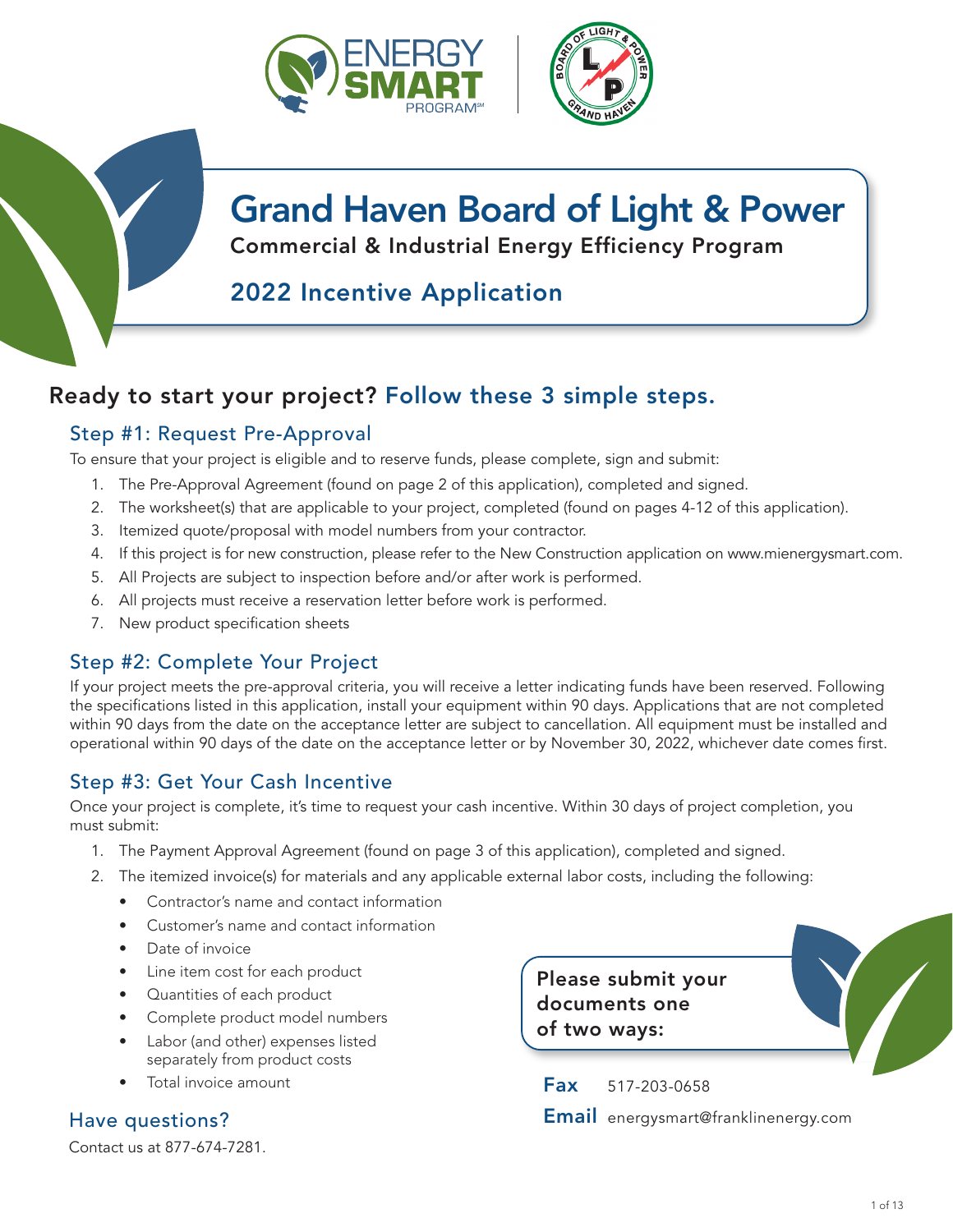

### Pre-Approval Agreement – Step #1

Please complete and submit this page, along with the appropriate worksheet(s) and quotes with model numbers from your contractor, before you begin your project. If you plan to install the equipment yourself (as opposed to hiring a contractor to do so), please submit a quote/proposal for the cost of the equipment from a supplier or distributor. If your project meets the pre-approval criteria, you will receive a letter indicating the funds have been reserved. You can then proceed with completing your project, as described in Step #2 on page 1 of this application.

| Name of Business                                                                                                                                                                                                                                                                                                                                                                                                                                                                                                                                                                                                                                                                                                                                                                                                             |                      | Phone                                                                                                                                       | Email                             |                       |  |  |
|------------------------------------------------------------------------------------------------------------------------------------------------------------------------------------------------------------------------------------------------------------------------------------------------------------------------------------------------------------------------------------------------------------------------------------------------------------------------------------------------------------------------------------------------------------------------------------------------------------------------------------------------------------------------------------------------------------------------------------------------------------------------------------------------------------------------------|----------------------|---------------------------------------------------------------------------------------------------------------------------------------------|-----------------------------------|-----------------------|--|--|
| <b>Mailing Address</b>                                                                                                                                                                                                                                                                                                                                                                                                                                                                                                                                                                                                                                                                                                                                                                                                       |                      | City                                                                                                                                        | State                             | ZIP Code              |  |  |
| <b>Installation Address</b>                                                                                                                                                                                                                                                                                                                                                                                                                                                                                                                                                                                                                                                                                                                                                                                                  |                      | City                                                                                                                                        | State                             | ZIP Code              |  |  |
| Annual Hours of Operation                                                                                                                                                                                                                                                                                                                                                                                                                                                                                                                                                                                                                                                                                                                                                                                                    |                      | Grand Haven Board of Light & Power Electric Account Number                                                                                  | Taxpayer ID # (SSN/FEIN or Payee) |                       |  |  |
| Building Use (Please Check One):                                                                                                                                                                                                                                                                                                                                                                                                                                                                                                                                                                                                                                                                                                                                                                                             |                      | □ New Construction (refer to the New Construction application)                                                                              |                                   |                       |  |  |
| $\Box$ Office<br>$\Box$ Retail                                                                                                                                                                                                                                                                                                                                                                                                                                                                                                                                                                                                                                                                                                                                                                                               | □ Warehouse          | $\Box$ Restaurant<br>□ Grocery Store/Supermarket                                                                                            |                                   |                       |  |  |
| $\Box$ Manufacturing<br>$\Box$ Lodging                                                                                                                                                                                                                                                                                                                                                                                                                                                                                                                                                                                                                                                                                                                                                                                       | $\Box$ School (K-12) | □ School (College)<br>□ Healthcare Facility                                                                                                 |                                   | □ Other/Miscellaneous |  |  |
|                                                                                                                                                                                                                                                                                                                                                                                                                                                                                                                                                                                                                                                                                                                                                                                                                              |                      | How did you learn about the program? □ My Utility □ Utility Website □ Online Ad □ Mail/Bill Insert □ Event □ Contractor □ Newspaper □ Radio |                                   |                       |  |  |
| Name of Supplier/Distributor                                                                                                                                                                                                                                                                                                                                                                                                                                                                                                                                                                                                                                                                                                                                                                                                 |                      | Contact Name                                                                                                                                |                                   |                       |  |  |
| Name of Installing Contractor                                                                                                                                                                                                                                                                                                                                                                                                                                                                                                                                                                                                                                                                                                                                                                                                |                      | <b>Contact Name</b>                                                                                                                         |                                   |                       |  |  |
| <b>Address</b>                                                                                                                                                                                                                                                                                                                                                                                                                                                                                                                                                                                                                                                                                                                                                                                                               |                      | City                                                                                                                                        | State                             | ZIP Code              |  |  |
| Contractor Phone                                                                                                                                                                                                                                                                                                                                                                                                                                                                                                                                                                                                                                                                                                                                                                                                             |                      | Contractor Email                                                                                                                            |                                   |                       |  |  |
| Certifications and Signature<br>I hereby certify that: 1. The information contained in this application is accurate and complete. 2. All rules of this incentive application have been followed.<br>3. I have read and understand the Terms and Conditions included with this document. I agree to verification of equipment installation which may include<br>a site inspection by a program or utility representative. I understand that I am not allowed to receive more than one incentive from this program on any<br>piece of equipment. I hereby agree to indemnify, hold harmless and release the utility from any actions or claims in regard to the installation, operation<br>and disposal of equipment (and related materials) covered herein, including liability from any incidental or consequential damages. |                      |                                                                                                                                             |                                   |                       |  |  |
| Customer Signature                                                                                                                                                                                                                                                                                                                                                                                                                                                                                                                                                                                                                                                                                                                                                                                                           |                      |                                                                                                                                             |                                   | Date Submitted        |  |  |
| <b>Print Customer Name</b>                                                                                                                                                                                                                                                                                                                                                                                                                                                                                                                                                                                                                                                                                                                                                                                                   |                      | <b>Estimated Completion Date</b>                                                                                                            |                                   |                       |  |  |

*You can submit your documents one of two ways...*

**FAX** 517-203-0658 EMAIL energysmart@franklinenergy.com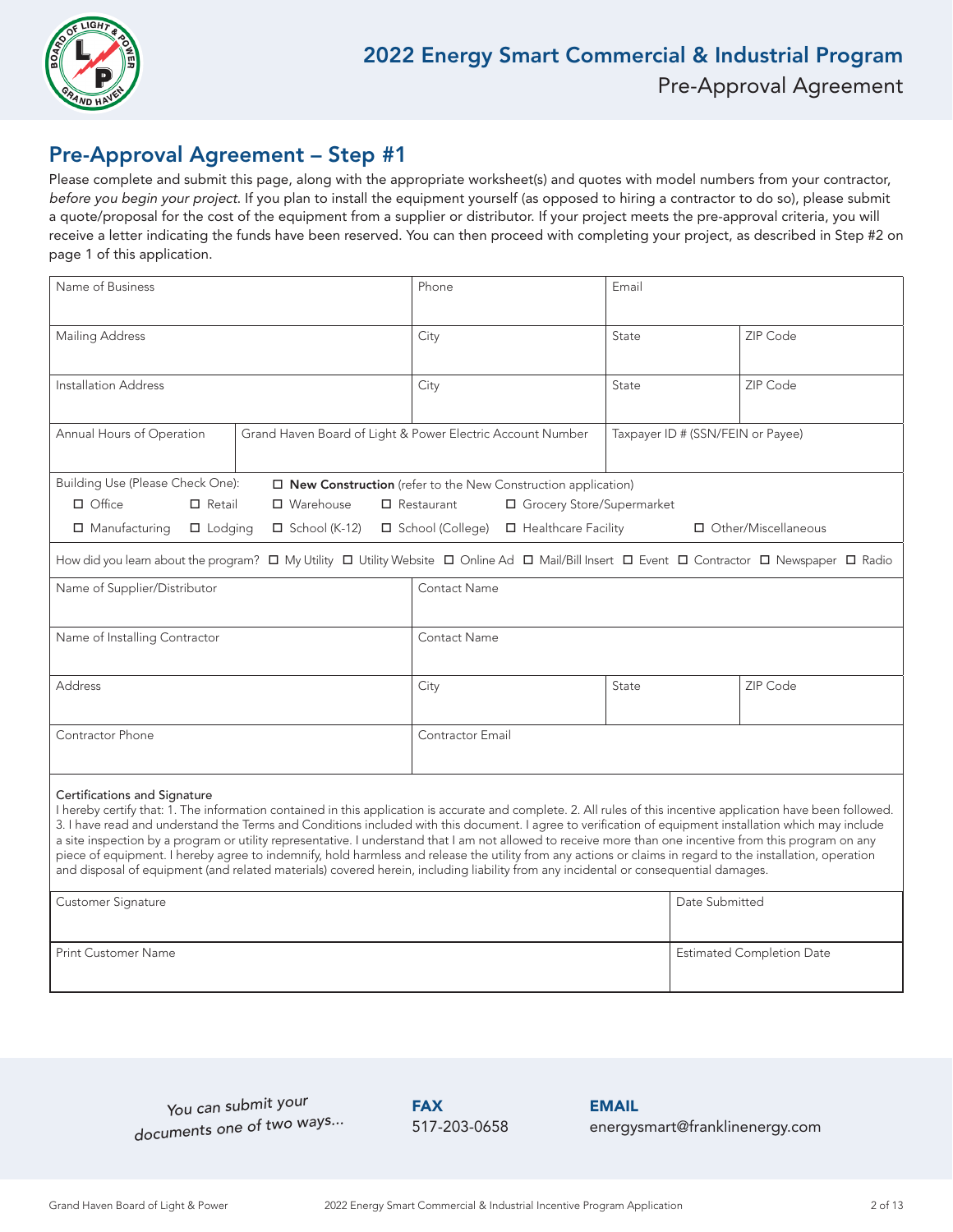

### Payment Approval Agreement – Step #3

Please complete and submit this page, along with your itemized invoice(s), within 30 days of project completion.

| Name of Business             |                            |      |                               |          |
|------------------------------|----------------------------|------|-------------------------------|----------|
|                              |                            |      |                               |          |
|                              |                            |      |                               |          |
|                              |                            |      |                               |          |
| <b>Total Project Cost</b>    | Total Incentives Requested |      | Pre-Approval Incentive Amount |          |
|                              |                            |      |                               |          |
|                              |                            |      |                               |          |
| <b>Mailing Address</b>       |                            | City | State                         | ZIP Code |
|                              |                            |      |                               |          |
|                              |                            |      |                               |          |
|                              |                            |      |                               |          |
| Installation Address         |                            | City | State<br>M <sub>l</sub>       | ZIP Code |
|                              |                            |      |                               |          |
|                              |                            |      |                               |          |
| <b>Print Name</b>            | Date                       |      | Installation Completion Date  |          |
|                              |                            |      |                               |          |
|                              |                            |      |                               |          |
|                              |                            |      |                               |          |
| Cortifications and Signature |                            |      |                               |          |

#### ons and Signatur

I certify that I am an eligible Grand Haven Board of Light & Power electric utility customer and that the efficiency measures in this application were installed in this facility in 2022. I certify that I have read and complied with the Terms and Conditions of this application. By submitting this application, I understand that this facility may be inspected by employees or contractors/subcontractors of Grand Haven Board of Light & Power to verify installation of any and all measures applied for in this application and that the project follows all program guidelines.

Customer Signature (Must Be Same Person Who Signed Pre-Approval Agreement)

### OPTIONAL: Complete section below ONLY if incentive is to be paid to a third-party other than the customer.

| Make Payable To                                                                                                                                                                                                                                                                                                                        | Contact Name                                                               |       | Contact Phone                              |          |  |  |  |
|----------------------------------------------------------------------------------------------------------------------------------------------------------------------------------------------------------------------------------------------------------------------------------------------------------------------------------------|----------------------------------------------------------------------------|-------|--------------------------------------------|----------|--|--|--|
| Mailing Address                                                                                                                                                                                                                                                                                                                        | City                                                                       | State |                                            | ZIP Code |  |  |  |
| Taxpayer ID # (FEIN or Payee)                                                                                                                                                                                                                                                                                                          | Tax Status (Please Check One):                                             |       |                                            |          |  |  |  |
| $\Box$ Corporation<br>$\Box$ Tax Exempt<br>Print Name                                                                                                                                                                                                                                                                                  |                                                                            |       | $\Box$ Individual<br>$\Box$ Other:<br>Date |          |  |  |  |
| <b>Certifications and Signature</b><br>l am authorizing the payment of the incentive to the third party named above, and I understand that I will not be receiving the incentive payment. I also<br>understand that my release to a third party does not exempt me from the program requirements outlined in the Terms and Conditions. |                                                                            |       |                                            |          |  |  |  |
|                                                                                                                                                                                                                                                                                                                                        | Customer Signature (Must Be Same Person Who Signed Pre-Approval Agreement) |       |                                            |          |  |  |  |
| certify that I have read and complied with the Terms and Conditions of this application.                                                                                                                                                                                                                                               |                                                                            |       |                                            |          |  |  |  |
| Third Party Rebate Recipient Signature                                                                                                                                                                                                                                                                                                 |                                                                            |       |                                            |          |  |  |  |

*You can submit your documents one of two ways...*

**FAX** 517-203-0658 EMAIL energysmart@franklinenergy.com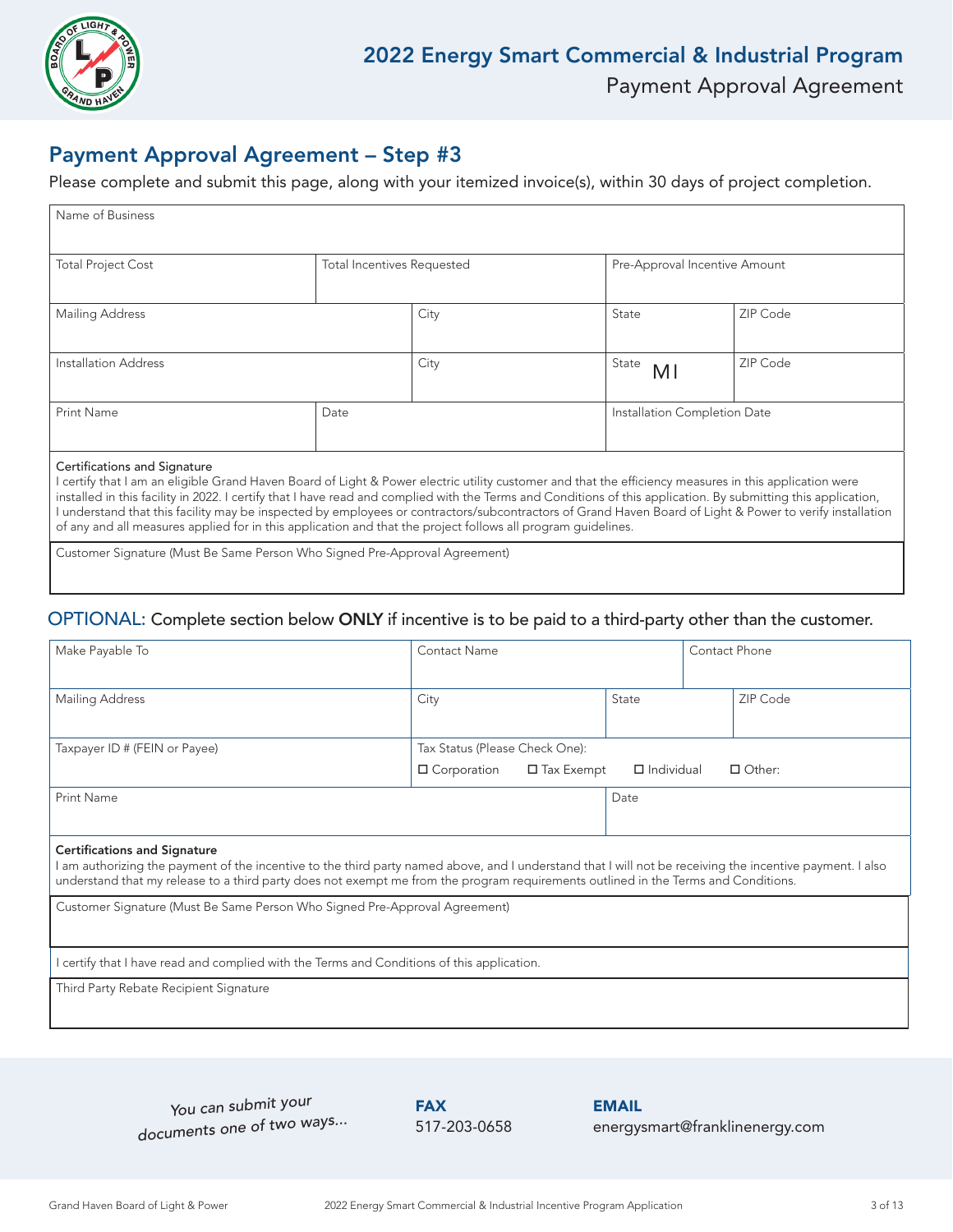

### Prescriptive Lighting Worksheet (one-for-one unit replacement)

All lighting projects are required to comply with the IESNA recommended lighting levels or local code.

| Measure                                           | <b>Specs</b>                                                                     | Quantity | $$/$ Unit      | Total |
|---------------------------------------------------|----------------------------------------------------------------------------------|----------|----------------|-------|
| <b>Screw-In Lamps</b>                             |                                                                                  |          |                |       |
| CFL (less than 30W)<br>$\left(\frac{1}{2}\right)$ |                                                                                  |          |                |       |
| CFL (between 30W and 115W)                        | Replace an incandescent lamp<br>with ENERGY STAR® CFL.                           |          |                |       |
| Specialty CFL (Dimmable, 3-Way, Flood)            |                                                                                  |          | \$1 / Lamp     |       |
| LED Lamp replacement screw base CFL               | Replace CFL with ENERGY STAR LED.                                                |          |                |       |
| LED A Series (replacing incandescent)             |                                                                                  |          | \$2 / Lamp     |       |
| LED Decorative (replacing incandescent)           | Replace an incandescent lamp                                                     |          | \$4 / Lamp     |       |
| $\binom{1}{2}$<br>LED MR16 Lamp (less than 10W)   | with ENERGY STAR LED.                                                            |          | \$4 / Lamp     |       |
| LED PAR/BR Lamp<br>$\mathbb{Z}$                   |                                                                                  |          | $$5/$ Lamp     |       |
| <b>Interior Fixtures</b>                          |                                                                                  |          |                |       |
| LED Downlight Fixture                             | Replace incandescent lamped<br>fixture with ENERGY STAR LED fixture.             |          | \$20 / Fixture |       |
| <b>LED Exit Signs</b>                             | Replacement or retrofit of an incandescent<br>or fluorescent exit sign with LED. |          | \$13 / Fixture |       |

### Standard Wattage Tables

|                  | <b>Standard Wattage Table</b> |         | <b>Existing 4 Foot Linear Fluorescent Fixtures</b> |                                               |         |               |        | <b>Existing U Lamp Fixtures</b>            |                |                 |
|------------------|-------------------------------|---------|----------------------------------------------------|-----------------------------------------------|---------|---------------|--------|--------------------------------------------|----------------|-----------------|
| Fixture          | Wattage                       |         | T8 F32                                             | T12 F40                                       | T12 F48 | <b>T5 F28</b> | T5 F54 |                                            | <b>T8 FU32</b> | <b>T12 FU40</b> |
| HID 50W          | 61                            |         |                                                    | 34W Mag                                       | 40W Mag |               | HO     | 1 Lamp                                     | 29             | 43              |
| HID 70W          | 89                            | 1 Lamp  | 30                                                 | 43                                            | 51      | 33            | 59     | 2 Lamp                                     | 55             | 63              |
| <b>HID 100W</b>  | 120                           | 2 Lamp  | 59                                                 | 72                                            | 82      | 63            | 117    | 3 Lamp                                     | 81             | 115             |
| <b>HID 150W</b>  | 174                           | 3 Lamp  | 88                                                 | 115                                           | 133     | 96            | 179    |                                            |                |                 |
|                  |                               | 4 Lamp  | 115                                                | 144                                           | 164     | 126           | 234    | <b>Existing 2 Foot Fluorescent Fixture</b> |                |                 |
| <b>HID 175W</b>  | 194                           | 6 Lamp  | 162                                                | 216                                           | 266     | 192           | 351    |                                            | T8 F17         | T12 F20         |
| <b>HID 200W</b>  | 230                           |         |                                                    |                                               |         |               |        | 1 Lamp                                     | 18             | 25              |
| <b>HID 250W</b>  | 290                           | 8 Lamp  | 230                                                | 288                                           | 328     | 252           | 468    |                                            |                |                 |
| <b>HID 400W</b>  | 455                           | 10 Lamp | 295                                                | 360                                           | 410     | 315           | 585    | 2 Lamp                                     | 33             | 50              |
|                  |                               | 12 Lamp | 345                                                | 460                                           | 492     | 384           | 702    | 3 Lamp                                     | 47             | 71              |
| <b>HID 750W</b>  | 850                           |         |                                                    |                                               |         |               |        | 4 Lamp                                     | 59             | 100             |
| <b>HID 1000W</b> | 1080                          |         |                                                    | Futuring O Face History Fluturescent Flutures |         |               |        |                                            |                |                 |

| <b>Existing 8 Foot Linear Fluorescent Fixtures</b> |                                                                                                                |     |     |     |  |  |  |
|----------------------------------------------------|----------------------------------------------------------------------------------------------------------------|-----|-----|-----|--|--|--|
|                                                    | T12 HO Mag STD<br>T12 Mag STD<br>T12 Mag<br>T12 Mag<br>(75W lamp)<br>(95W lamp)<br>(60W lamp)<br>$(110W$ lamp) |     |     |     |  |  |  |
| 1 Lamp                                             | 75                                                                                                             | -   | 112 |     |  |  |  |
| 2 Lamp                                             | 128                                                                                                            | 173 | 227 | 257 |  |  |  |

Lighting Worksheet Incentive Subtotal, page 4:  $\frac{1}{3}$ 



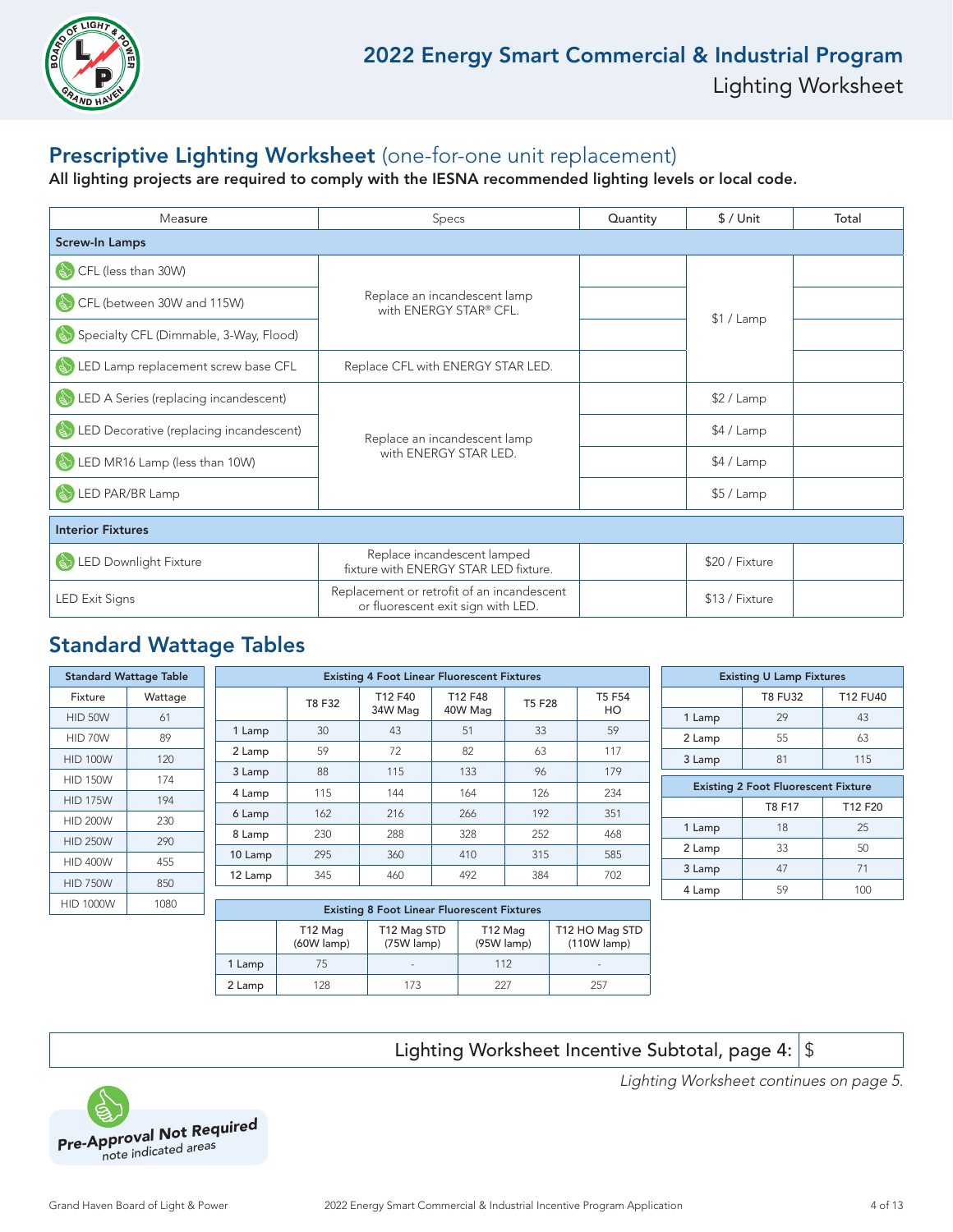

### Lighting Worksheet, continued

All lighting projects are required to comply with the IESNA recommended lighting levels or local code.

| Interior Linear Fluorescent Lighting - Non-High Bay                                                                                                                                                                                                                     |                                |       |                |      |            |        |
|-------------------------------------------------------------------------------------------------------------------------------------------------------------------------------------------------------------------------------------------------------------------------|--------------------------------|-------|----------------|------|------------|--------|
| Incentives are eligible for replacement of interior linear fluorescent fixtures/retrofits. Incentive is \$0.08/kWh for LED.<br>All new fixtures and retrofits must be ENERGY STAR or DLC. Use wattage listed on ENERGY STAR or DLC sites for proposed fixture or lamps. |                                |       |                |      |            |        |
| <b>Existing Fixture:</b>                                                                                                                                                                                                                                                |                                |       | Watts/Fixture: |      |            |        |
| Proposed Fixture:                                                                                                                                                                                                                                                       |                                |       | Watts/Fixture: |      | Quantity:  |        |
| Lamp-only replacement<br>$\Box$                                                                                                                                                                                                                                         | <b>Annual Operating Hours:</b> |       |                |      |            |        |
| Total:                                                                                                                                                                                                                                                                  | Watts Saved:                   | 0.000 | kWh Saved:     | 0.00 | Incentive: | \$0.00 |
| <b>Existing Fixture:</b>                                                                                                                                                                                                                                                |                                |       | Watts/Fixture: |      | Quantity:  |        |
| Proposed Fixture:                                                                                                                                                                                                                                                       |                                |       | Watts/Fixture: |      | Quantity:  |        |
| Lamp-only replacement<br>$\Box$                                                                                                                                                                                                                                         | <b>Annual Operating Hours:</b> |       |                |      |            |        |
| Total:                                                                                                                                                                                                                                                                  | Watts Saved:                   | 0.000 | kWh Saved:     | 0.00 | Incentive: | \$0.00 |
| Interior Linear Fluorescent Lighting - Non-High Bay                                                                                                                                                                                                                     |                                |       |                |      |            |        |
| Incentives are eligible for replacement of interior linear fluorescent fixtures/retrofits. Incentive is \$0.08/kWh for LED.<br>All new fixtures and retrofits must be ENERGY STAR or DLC. Use wattage listed on ENERGY STAR or DLC sites for proposed fixture or lamps. |                                |       |                |      |            |        |
| <b>Existing Fixture:</b>                                                                                                                                                                                                                                                |                                |       | Watts/Fixture: |      | Quantity:  |        |
| Proposed Fixture:                                                                                                                                                                                                                                                       |                                |       | Watts/Fixture: |      | Quantity:  |        |
| $\Box$ Lamp-only replacement                                                                                                                                                                                                                                            | <b>Annual Operating Hours:</b> |       |                |      |            |        |
| Total:                                                                                                                                                                                                                                                                  | Watts Saved:                   | 0.000 | kWh Saved:     | 0.00 | Incentive: | \$0.00 |
| <b>Existing Fixture:</b>                                                                                                                                                                                                                                                |                                |       | Watts/Fixture: |      | Quantity:  |        |
| Proposed Fixture:                                                                                                                                                                                                                                                       |                                |       | Watts/Fixture: |      | Quantity:  |        |
| Lamp-only replacement                                                                                                                                                                                                                                                   | <b>Annual Operating Hours:</b> |       |                |      |            |        |
| Total:                                                                                                                                                                                                                                                                  | Watts Saved:                   | 0.000 | kWh Saved:     | 0.00 | Incentive: | \$0.00 |
| Interior Linear Fluorescent Lighting - Non-High Bay                                                                                                                                                                                                                     |                                |       |                |      |            |        |
| Incentives are eligible for replacement of interior linear fluorescent fixtures/retrofits. Incentive is \$0.08/kWh for LED.<br>All new fixtures and retrofits must be ENERGY STAR or DLC. Use wattage listed on ENERGY STAR or DLC sites for proposed fixture or lamps. |                                |       |                |      |            |        |
| <b>Existing Fixture:</b>                                                                                                                                                                                                                                                |                                |       | Watts/Fixture: |      | Quantity:  |        |
| Proposed Fixture:                                                                                                                                                                                                                                                       |                                |       | Watts/Fixture: |      | Quantity:  |        |
| Lamp-only replacement                                                                                                                                                                                                                                                   | <b>Annual Operating Hours:</b> |       |                |      |            |        |
| Total:                                                                                                                                                                                                                                                                  | Watts Saved:                   | 0.000 | kWh Saved:     | 0.00 | Incentive: | \$0.00 |
| <b>Existing Fixture:</b>                                                                                                                                                                                                                                                |                                |       | Watts/Fixture: |      | Quantity:  |        |
| Proposed Fixture:                                                                                                                                                                                                                                                       | Watts/Fixture:                 |       | Quantity:      |      |            |        |
| Lamp-only replacement<br>□                                                                                                                                                                                                                                              | Annual Operating Hours:        |       |                |      |            |        |
| Total:                                                                                                                                                                                                                                                                  | Watts Saved:                   | 0.000 | kWh Saved:     | 0.00 | Incentive: | \$0.00 |
| Lighting Worksheet Incentive Subtotal, page 5:<br>\$                                                                                                                                                                                                                    |                                |       |                |      |            |        |
|                                                                                                                                                                                                                                                                         |                                |       |                |      |            |        |

Lighting Worksheet continues on page 6.

Note: Customer acknowledges and agrees that Customer cannot apply for, nor receive, incentives for the same product, equipment or service from more than one utility unless there are both electric and gas savings.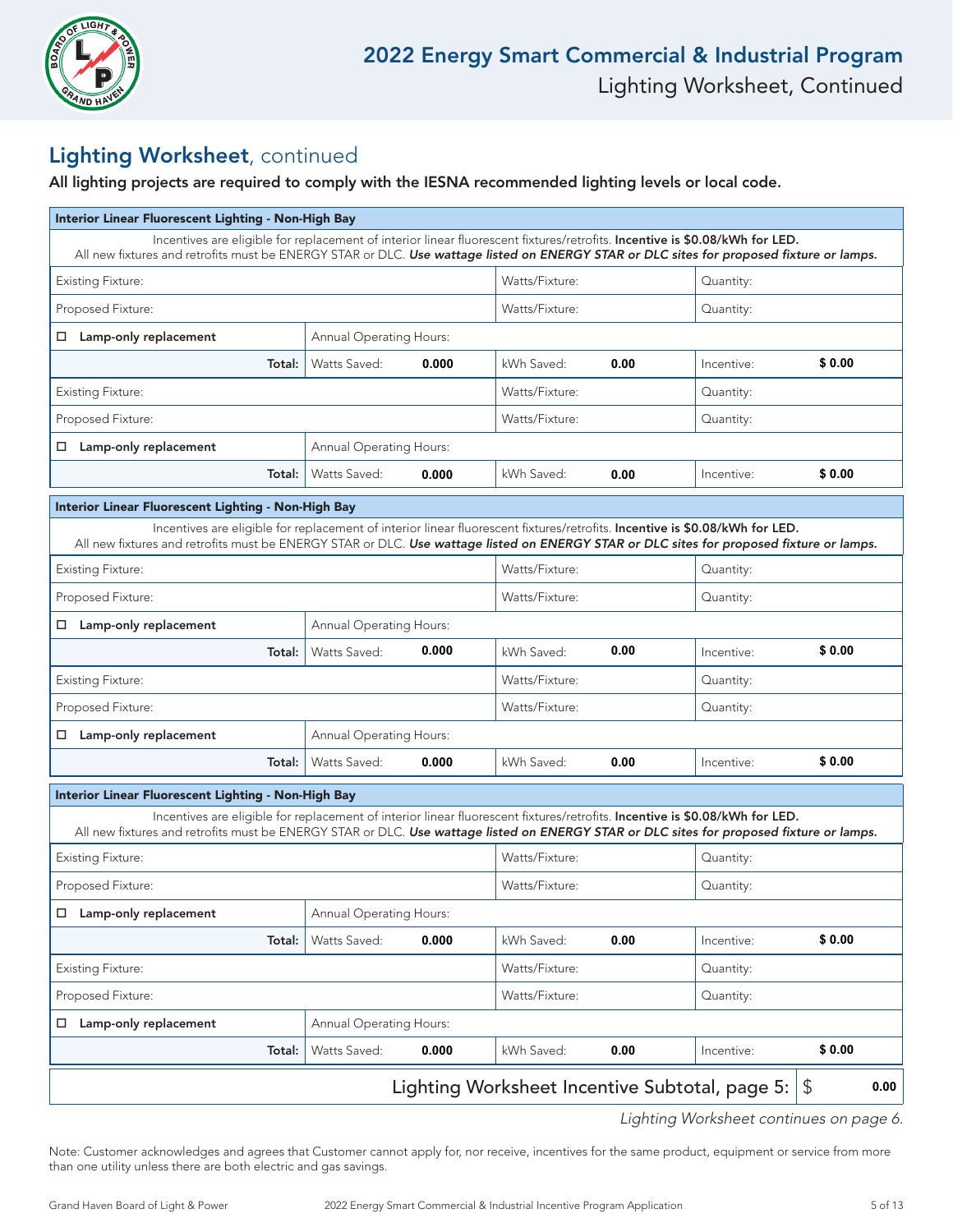

### Lighting Worksheet, continued

### All lighting projects are required to comply with the IESNA recommended lighting levels or local code.

| Interior Lighting — All High Bay Lighting, 15 feet and above for ceiling height                                                                                                                                                                                                                                                                                                                                                                                                       |        |                                                                                                            |            |  |  |  |
|---------------------------------------------------------------------------------------------------------------------------------------------------------------------------------------------------------------------------------------------------------------------------------------------------------------------------------------------------------------------------------------------------------------------------------------------------------------------------------------|--------|------------------------------------------------------------------------------------------------------------|------------|--|--|--|
| Incentives are eligible for replacing High Bay Fixtures with interior High Bay Linear Fluorescent (T5/T8), Induction or LED. Existing wattages used must<br>come off of the Standard Wattage Table on page 4. Incentive is \$0.30 per watt reduced. All new fixtures and retrofits must be DLC.<br>Use wattage listed on DLC sites for proposed fixture or lamps.                                                                                                                     |        |                                                                                                            |            |  |  |  |
| <b>Existing Fixture:</b>                                                                                                                                                                                                                                                                                                                                                                                                                                                              |        | Watts/Fixture:                                                                                             | Quantity:  |  |  |  |
| Proposed Fixture:                                                                                                                                                                                                                                                                                                                                                                                                                                                                     |        | Watts/Fixture:                                                                                             | Quantity:  |  |  |  |
| □ Lamp-only replacement                                                                                                                                                                                                                                                                                                                                                                                                                                                               | Total: | Watts Saved:                                                                                               | Incentive: |  |  |  |
| <b>Existing Fixture:</b>                                                                                                                                                                                                                                                                                                                                                                                                                                                              |        | Watts/Fixture:                                                                                             | Quantity:  |  |  |  |
| Proposed Fixture:                                                                                                                                                                                                                                                                                                                                                                                                                                                                     |        | Watts/Fixture:                                                                                             | Quantity:  |  |  |  |
| $\Box$ Lamp-only replacement                                                                                                                                                                                                                                                                                                                                                                                                                                                          | Total: | Watts Saved:                                                                                               | Incentive: |  |  |  |
| <b>Existing Fixture:</b>                                                                                                                                                                                                                                                                                                                                                                                                                                                              |        | Watts/Fixture:                                                                                             | Quantity:  |  |  |  |
| Proposed Fixture:                                                                                                                                                                                                                                                                                                                                                                                                                                                                     |        | Watts/Fixture:                                                                                             | Quantity:  |  |  |  |
| □ Lamp-only replacement                                                                                                                                                                                                                                                                                                                                                                                                                                                               | Total: | Watts Saved:                                                                                               | Incentive: |  |  |  |
| <b>Existing Fixture:</b>                                                                                                                                                                                                                                                                                                                                                                                                                                                              |        | Watts/Fixture:                                                                                             | Quantity:  |  |  |  |
| Proposed Fixture:                                                                                                                                                                                                                                                                                                                                                                                                                                                                     |        | Watts/Fixture:                                                                                             | Quantity:  |  |  |  |
| □ Lamp-only replacement                                                                                                                                                                                                                                                                                                                                                                                                                                                               | Total: | Watts Saved:                                                                                               | Incentive: |  |  |  |
| <b>Exterior Lighting</b>                                                                                                                                                                                                                                                                                                                                                                                                                                                              |        |                                                                                                            |            |  |  |  |
| Incentives are eligible for the replacement or retrofit of an exterior fixture with an induction, LED, or T8/T5 linear fluorescent fixtures which have a reduced<br>input wattage of at least 40%. Incentives are per fixture and are based on the nominal lamp wattage of the original fixture. Incentive is for fixtures that<br>operate less than 24 hours per day. Existing wattages must come off of the Standard Wattage Table on page 4. Incentive is \$0.35 per watt reduced. |        | All new fixtures and retrofits must be DLC. Use wattage listed on DLC sites for proposed fixture or lamps. |            |  |  |  |
| <b>Existing Fixture:</b>                                                                                                                                                                                                                                                                                                                                                                                                                                                              |        | Watts/Fixture:                                                                                             | Quantity:  |  |  |  |
| Proposed Fixture:                                                                                                                                                                                                                                                                                                                                                                                                                                                                     |        | Watts/Fixture:                                                                                             | Quantity:  |  |  |  |
|                                                                                                                                                                                                                                                                                                                                                                                                                                                                                       | Total: | Watts Saved:                                                                                               | Incentive: |  |  |  |
| <b>Existing Fixture:</b>                                                                                                                                                                                                                                                                                                                                                                                                                                                              |        | Watts/Fixture:                                                                                             | Quantity:  |  |  |  |
| Proposed Fixture:                                                                                                                                                                                                                                                                                                                                                                                                                                                                     |        | Watts/Fixture:                                                                                             | Quantity:  |  |  |  |
|                                                                                                                                                                                                                                                                                                                                                                                                                                                                                       | Total: | Watts Saved:                                                                                               | Incentive: |  |  |  |
| <b>Existing Fixture:</b>                                                                                                                                                                                                                                                                                                                                                                                                                                                              |        | Watts/Fixture:                                                                                             | Quantity:  |  |  |  |
| Proposed Fixture:                                                                                                                                                                                                                                                                                                                                                                                                                                                                     |        | Watts/Fixture:                                                                                             | Quantity:  |  |  |  |
|                                                                                                                                                                                                                                                                                                                                                                                                                                                                                       | Total: | Watts Saved:                                                                                               | Incentive: |  |  |  |
| <b>Existing Fixture:</b>                                                                                                                                                                                                                                                                                                                                                                                                                                                              |        | Watts/Fixture:                                                                                             | Quantity:  |  |  |  |
| Proposed Fixture:                                                                                                                                                                                                                                                                                                                                                                                                                                                                     |        | Watts/Fixture:                                                                                             | Quantity:  |  |  |  |
| Watts Saved:<br>Total:<br>Incentive:                                                                                                                                                                                                                                                                                                                                                                                                                                                  |        |                                                                                                            |            |  |  |  |
| Lighting Worksheet Incentive Subtotal, page 6:<br>0.30<br>\$                                                                                                                                                                                                                                                                                                                                                                                                                          |        |                                                                                                            |            |  |  |  |
| <b>Lighting Worksheet Incentive TOTAL:</b><br>$\boldsymbol{\theta}$<br>0.30                                                                                                                                                                                                                                                                                                                                                                                                           |        |                                                                                                            |            |  |  |  |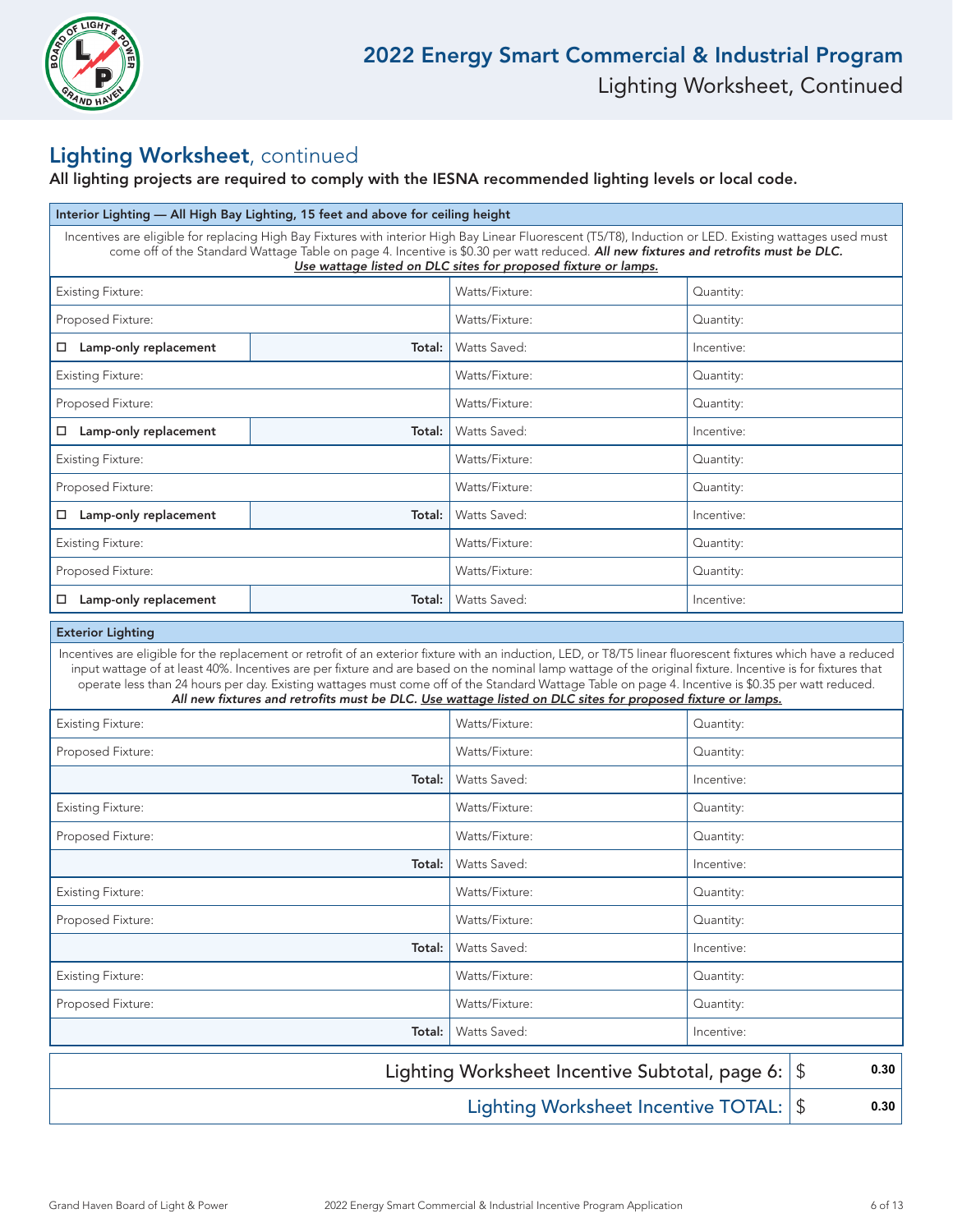

### Controls Worksheet

| Measure                                          | Specifications                                                                                                                                                                                                                                                                                                                                        | Quantity | $$/$ Unit             | Total |  |  |
|--------------------------------------------------|-------------------------------------------------------------------------------------------------------------------------------------------------------------------------------------------------------------------------------------------------------------------------------------------------------------------------------------------------------|----------|-----------------------|-------|--|--|
| <b>HVAC Controls</b>                             |                                                                                                                                                                                                                                                                                                                                                       |          |                       |       |  |  |
| <b>Building Temperature Controls</b>             | Must control central AC and replace a non-programmable<br>building management system. The new system must<br>offer time of day controls and a minimum temperature<br>setback of 8 degrees (heating/cooling).                                                                                                                                          |          | \$45/1,000<br>sq ft   |       |  |  |
| Optimized Snow Melt Controls                     | Snow melt system must shut down completely when no<br>precipitation is present. Controller must monitor forecasts<br>and raise the slab temperature to 32 deg F eight hours before<br>expected precipitation. A Slab moisture sensor must be used<br>to signal controller to raise slab temperature to 40 degrees F<br>when precipitation is present. |          | \$9/<br>1,000 sq ft   |       |  |  |
| Occupancy Sensor Control for HVAC                | Installation of new controls to an existing EMS system which<br>automatically switched the HVAC system to occupied and<br>unoccupied mode based on occupancy sensors. Provide<br>wiring schematic at the time of submitting pre-approval.                                                                                                             |          | \$30 / 1,000<br>sq ft |       |  |  |
| Constant Volume AHU to VAV                       | Converting constant volume air handling system to a variable<br>air volume. Must have reheat and supply at least four zones.                                                                                                                                                                                                                          |          | \$450/<br>1,000 sq ft |       |  |  |
| Air Side Economizer                              | Available for air handling units supplying air conditioning<br>which have inoperable economizer controls.                                                                                                                                                                                                                                             |          | \$10/1,000<br>sq ft   |       |  |  |
| Critical Zone Reset Control                      | Available for existing VAV air handling systems which add<br>critical zone reset (static pressure reset) controls. At a<br>minimum, airflow at each VAV box must be monitored and<br>adjust control sequences must be in accordance to ASHRAE 90.1.                                                                                                   |          | \$20/1,000<br>sq ft   |       |  |  |
| Hotel GREM Controls - A/C with Electric Heat     | For sensors which automatically control HVAC equipment.                                                                                                                                                                                                                                                                                               |          | \$65 / Unit           |       |  |  |
| Hotel GREM Controls - A/C with Gas Heat          | Incentive is for new controls only and is offered per room installed.                                                                                                                                                                                                                                                                                 |          | \$10 / Unit           |       |  |  |
| <b>Lighting Controls</b>                         |                                                                                                                                                                                                                                                                                                                                                       |          |                       |       |  |  |
| Interior Occupancy Sensors which control < 500W  | Sensors which automatically turn lights on when occupancy<br>is detected and automatically turn lights off when no<br>movement is detected after a set length of time. Cannot<br>be used in conjunction with instant start ballast.                                                                                                                   |          | \$20/<br>Sensor       |       |  |  |
| Interior Occupancy Sensors which control > 500W  |                                                                                                                                                                                                                                                                                                                                                       |          | \$50/<br>Sensor       |       |  |  |
| Exterior Occupancy Sensors with Daylight Sensor  | Sensors which automatically turn lights on when occupancy<br>is detected and automatically turn lights off when no<br>movement is detected after a set length of time.                                                                                                                                                                                |          | \$20/<br>Sensor       |       |  |  |
| Interior Daylight Harvesting Sensor              | The controls can be on/off, stepped or dimming and must vary<br>the light output based on the level of sunlight received. The<br>floor plan and control schedule must be submitted. Cannot be<br>used with occupancy sensor.                                                                                                                          |          | \$0.09/<br>sq ft      |       |  |  |
| Interior Central Lighting Control                | For systems that utilize building automation to<br>control the lights based on a set schedule. Incentive<br>for occupancy sensors or daylight sensor controls<br>cannot be received on the same fixtures.<br>Control schedule and floor plans must be submitted.                                                                                      |          | \$0.06/<br>sq ft      |       |  |  |
| <b>Computer Controls</b>                         |                                                                                                                                                                                                                                                                                                                                                       |          |                       |       |  |  |
| Network Power Management Software                | New installation must allow centralized control at the server<br>level of the power management settings (sleep mode and<br>shutdown) of desktop computers on a distributed network and<br>must report energy savings.                                                                                                                                 |          | \$8/PC<br>controlled  |       |  |  |
| <b>Controls Worksheet Incentive TOTAL:</b><br>\$ |                                                                                                                                                                                                                                                                                                                                                       |          |                       |       |  |  |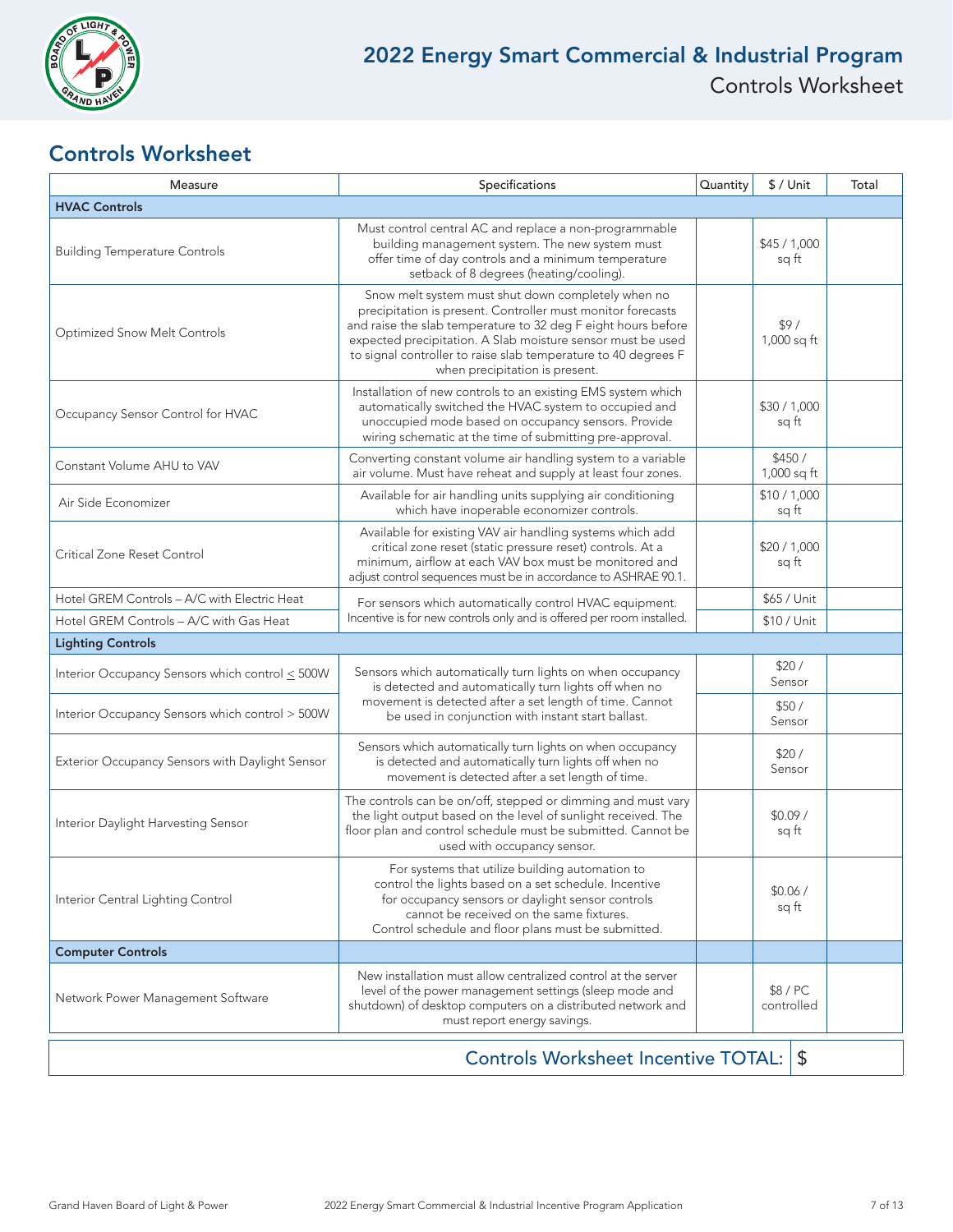

### Compressed Air Worksheet

| Measure                                             | Specs                                                                                                                           | Quantity   | $$/$ Unit      | Total |
|-----------------------------------------------------|---------------------------------------------------------------------------------------------------------------------------------|------------|----------------|-------|
| <b>Compressed Air Equipment</b>                     |                                                                                                                                 |            |                |       |
| VSD Air Compressor (< 301 HP)                       | Replacement of constant speed<br>compressor with rotary screw<br>compressor controlled by a VSD.                                | \$150 / HP |                |       |
| Refrigerated Cycling Thermal Mass Air Dryer         | Available for replacing a non-cycling                                                                                           |            | \$2 / SCFM     |       |
| Variable Speed Air Dryer                            | refrigerated air dryer with a cycling<br>refrigerated dryer of equal capacity.                                                  |            | \$2 / SCFM     |       |
| Dew-Point Sensor Control for Desiccant<br>Dryer     | Available for replacing a desiccant dryer<br>without a dew point sensor with a<br>desiccant dryer with a dew point sensor.      |            | \$5 / SCFM     |       |
| <b>Engineered Nozzles</b>                           | A new compressed air nozzle<br>installed on an open pipe or tube.                                                               |            | \$150 / Nozzle |       |
| Flow Controller                                     | The actual air compressor discharge<br>pressure set point must be reduced by 5 psig,<br>must be a minimum of 50 horsepower.     |            | \$10.00 / HP   |       |
| Variable Displacement Air Compressor                | New variable displacement screw<br>compressor replacing a screw compressor<br>with modulating or load/no load control.          |            | \$35/HP        |       |
| Desiccant to Refrigerated Air Dryer                 | New externally heated or blower purge<br>air dryer replacing a desiccant dryer. Not allowed<br>on inlet modulating compressors. |            | \$4 / SCFM     |       |
| Heat of Compression Air Dryer                       | Waste heat from oil-free air compressor<br>used to regenerate desiccant dryer.                                                  |            | \$4 / SCFM     |       |
|                                                     | Existing: $\leq 1$ gal/cfm to new $\geq 3$ gal/cfm                                                                              |            | \$50/HP        |       |
| Compressed Air Storage Tank                         | Existing: $\leq$ 3 gal/cfm to new $\geq$ 5 gal/cfm                                                                              |            | \$50/HP        |       |
|                                                     | Existing: $\leq$ 5 gal/cfm to new $\geq$ 10 gal/cfm                                                                             | \$30 / HP  |                |       |
| Air Compressor Outside Air Intake                   | Ducted outside air must<br>provide compressed air supply.                                                                       |            | \$8.50 / HP    |       |
| Low Pressure Drop Air Filters for<br>Compressed Air | New low pressure drop filter (PSID ≤ 1 initial<br>differential) replacing a standard coalescing filter.                         |            | \$5/HP         |       |
| No-loss Drains - Compressed Air                     | Replacing manual or timer drains.                                                                                               |            | \$150 / Drain  |       |

#### Compressed Air Energy Audit and Leak Reduction

Incentives are available for the repair of a minimum of 50% of leaks by CFM documented in a leak audit of a compressed air system which was performed by a qualified, independent contractor. Customer or contractor can repair the leaks. Pre-approval is required prior to repairing leaks.

#### To qualify for pre-approval: To receive incentive payment:

Submit evidence of the compressed air audit leaks utilizing a

- spreadsheet detailing:
- $\square$  Date of inspection.
- □ The leak locations.
- □ Estimated size of leak by volume (SCFM).
- $\square$  Secure a tag at each leak location stating data above.
- $\Box$  A pre-inspection may be required by a MPPA advisor.
- $\Box$  Upon pre-approval, a reservation letter stating the incentive amount will be sent to the customer and trade ally. The leaks can then be fixed.

Submit payment form, invoice and evidence of the compressed air leaks utilizing a spreadsheet and notes on tags detailing:  $\Box$  Date of repair.

- $\square$  The leak locations.
- $\square$  Name of person who completed the repair.
- $\square$  Leave updated tags in place for up to 30 days or until post inspection is performed.

| \$15/HP<br>$\Box$ VSD $\Box$ Non-VSD<br>of 50% of Documented Leaks by Volume |                                      | Compressed Air Worksheet Incentive TOTAL: \$ |  |
|------------------------------------------------------------------------------|--------------------------------------|----------------------------------------------|--|
|                                                                              | Compressed Air Leak Audit AND Repair |                                              |  |

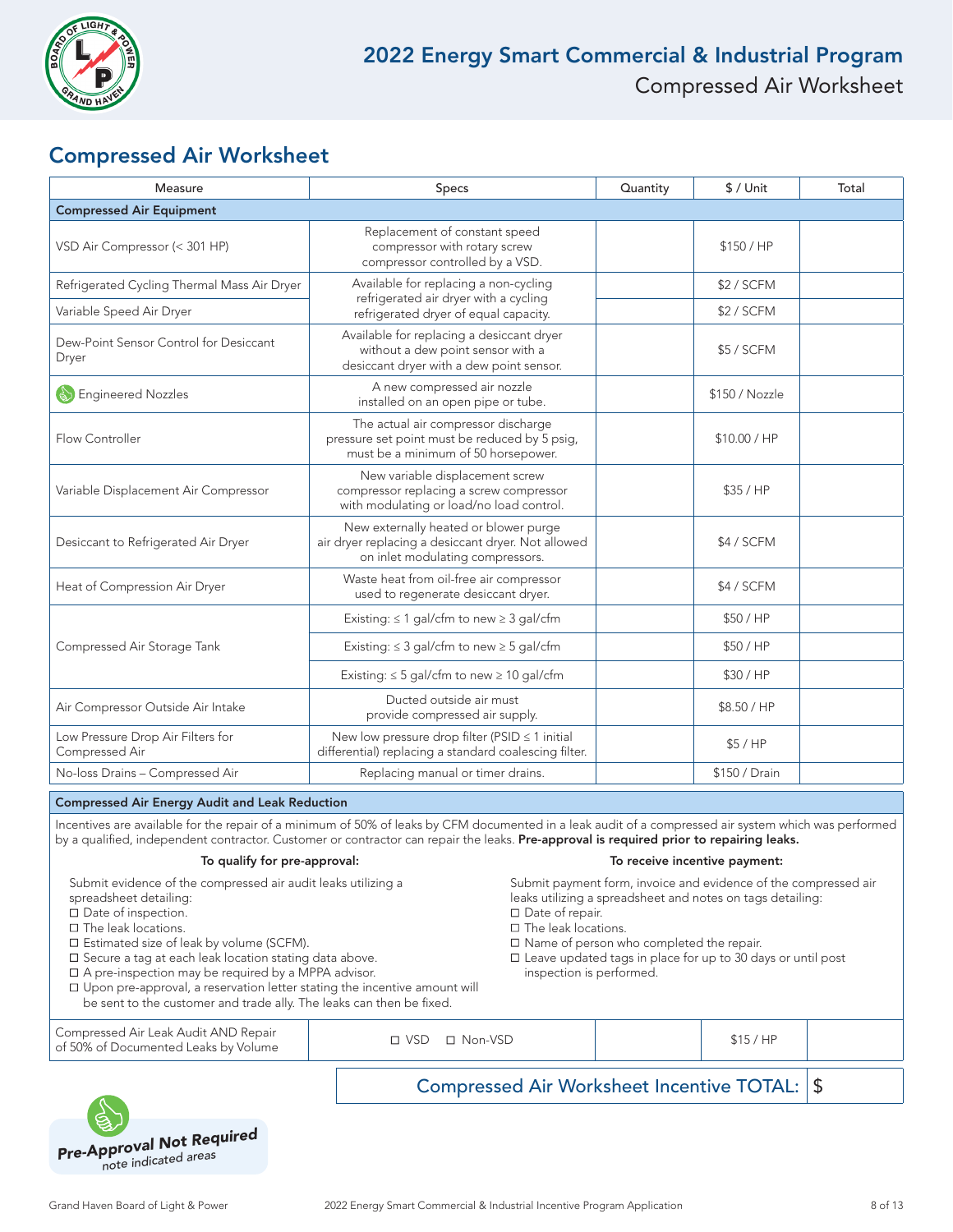

### Mechanical Worksheet

#### Variable Frequency Drives (VFD) - HVAC

|                                              | Drives must be added to existing pumping or air handling applications related to HVAC or for process pumping applications. VFDs must be<br>automatically controlled by a variable signal and have load diversity that will result in savings through motor speed variation. |                                                                                                                      |                  |          |                                                  |
|----------------------------------------------|-----------------------------------------------------------------------------------------------------------------------------------------------------------------------------------------------------------------------------------------------------------------------------|----------------------------------------------------------------------------------------------------------------------|------------------|----------|--------------------------------------------------|
|                                              | To qualify for HVAC equipment:<br>• Motor size must be ≤ 100 HP<br>• Annual hours must be $\geq 1800$ hours                                                                                                                                                                 | To qualify for Process equipment:<br>• Motor Size must be $\leq$ 50 HP<br>• Annual hours must be $\geq 2,000$ hours. |                  |          |                                                  |
|                                              | Redundant units, soft start, back-up units and replacements of existing VFDs do not qualify.                                                                                                                                                                                |                                                                                                                      |                  |          |                                                  |
| <b>VFD Application</b>                       |                                                                                                                                                                                                                                                                             | <b>HP</b>                                                                                                            | Incentive Per HP | Quantity | <b>Incentive Total</b><br>(HP x Incentive x Qty) |
| HVAC Fan                                     |                                                                                                                                                                                                                                                                             |                                                                                                                      | \$60/HP          |          |                                                  |
| HVAC Fan                                     |                                                                                                                                                                                                                                                                             |                                                                                                                      | \$60/HP          |          |                                                  |
| <b>HVAC Pump</b>                             |                                                                                                                                                                                                                                                                             |                                                                                                                      | \$75/HP          |          |                                                  |
| <b>HVAC Pump</b>                             |                                                                                                                                                                                                                                                                             |                                                                                                                      | \$75/HP          |          |                                                  |
| Process Fan                                  |                                                                                                                                                                                                                                                                             |                                                                                                                      | \$75/HP          |          |                                                  |
| Process Fan                                  |                                                                                                                                                                                                                                                                             |                                                                                                                      | \$75/HP          |          |                                                  |
| Process Pump                                 |                                                                                                                                                                                                                                                                             |                                                                                                                      | \$75/HP          |          |                                                  |
| Process Pump                                 |                                                                                                                                                                                                                                                                             |                                                                                                                      | \$75/HP          |          |                                                  |
| <b>ECM Pump</b>                              |                                                                                                                                                                                                                                                                             |                                                                                                                      | \$100 / HP       |          |                                                  |
| <b>ECM Pump</b>                              |                                                                                                                                                                                                                                                                             |                                                                                                                      | \$100 / HP       |          |                                                  |
| <b>Computer Room Air Conditioning (CRAC)</b> |                                                                                                                                                                                                                                                                             |                                                                                                                      |                  |          |                                                  |
|                                              | <b>CRAC Unit Measure</b>                                                                                                                                                                                                                                                    | SIZE (MBH)                                                                                                           | Incentive        | Quantity | <b>Incentive Total</b>                           |
|                                              | $<$ 65 MBH; min SCOP = 2.2                                                                                                                                                                                                                                                  |                                                                                                                      |                  |          |                                                  |
| High Efficiency CRAC Unit                    | $65 \leq \text{MBH} \leq 240$ ; min SCOP = 2.1                                                                                                                                                                                                                              |                                                                                                                      | \$14 / MBH       |          |                                                  |
|                                              | $>$ 240 MBH; min SCOP = 1.9                                                                                                                                                                                                                                                 |                                                                                                                      |                  |          |                                                  |
|                                              | $< 65$ MBH                                                                                                                                                                                                                                                                  |                                                                                                                      |                  |          |                                                  |
| <b>CRAC Unit Economizer</b>                  | $65 \leq \text{MBH} \leq 240$                                                                                                                                                                                                                                               |                                                                                                                      | \$35 / MBH       |          |                                                  |
|                                              | $> 240$ MBH                                                                                                                                                                                                                                                                 |                                                                                                                      |                  |          |                                                  |
| <b>CRAC Unit Measure</b>                     |                                                                                                                                                                                                                                                                             | SIZE (HP)                                                                                                            | Incentive        | Quantity | <b>Incentive Total</b>                           |
| VFD on Existing CRAC Unit Process Fans       |                                                                                                                                                                                                                                                                             |                                                                                                                      | \$150 / HP       |          |                                                  |
| Data Room Hot/Cold                           | Return Air Temp Increase ≥ 5°F                                                                                                                                                                                                                                              |                                                                                                                      | \$10 / MBH       |          |                                                  |
| Aisle Configuration                          | Return Air Temp Increase ≥ 10°F                                                                                                                                                                                                                                             |                                                                                                                      | \$20 / MBH       |          |                                                  |
|                                              | Mechanical Worksheet Incentive Subtotal, page 9:<br>\$                                                                                                                                                                                                                      |                                                                                                                      |                  |          |                                                  |

Mechanical Worksheet continues on page 10.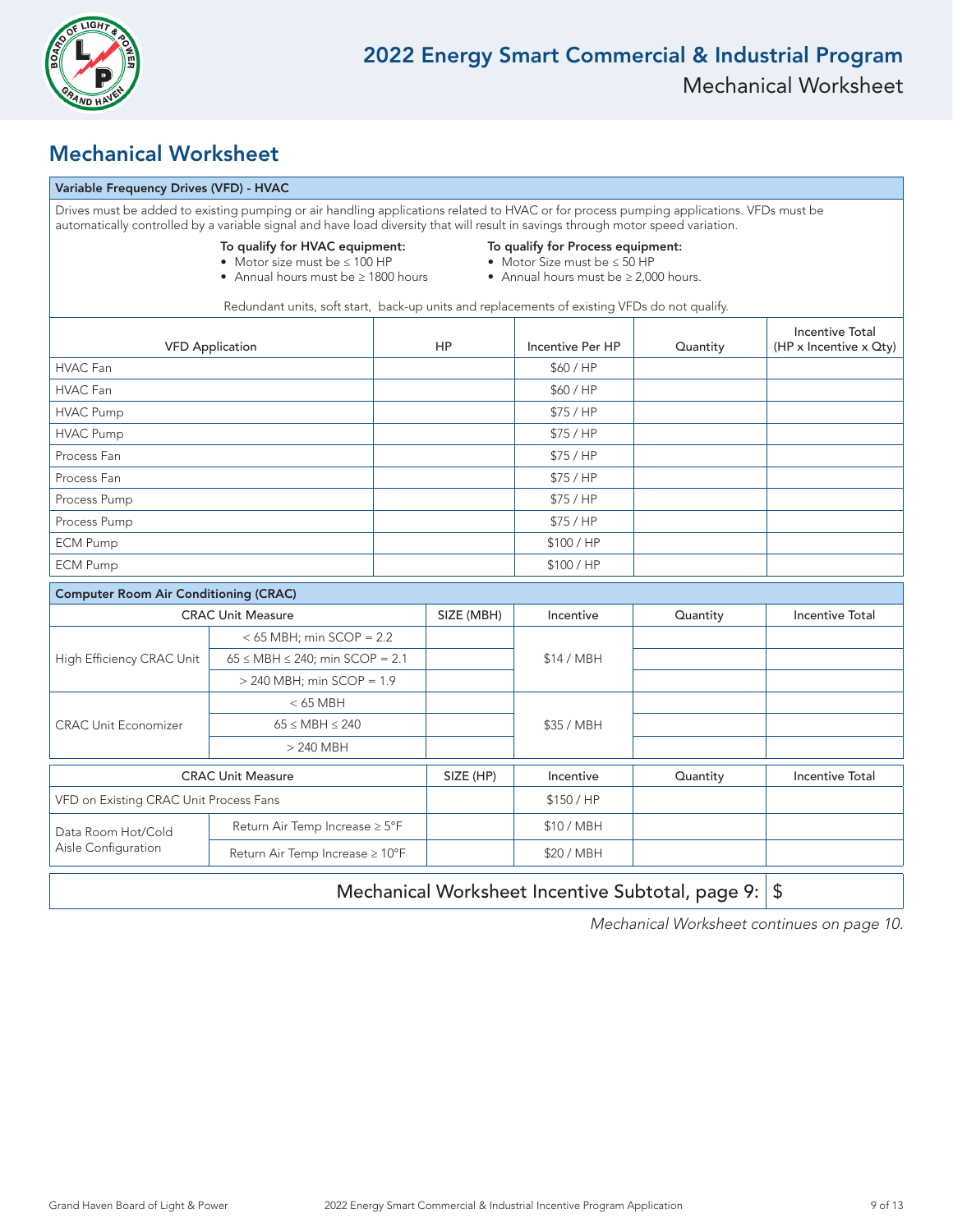

### Mechanical Worksheet, continued

| Measure                                             |                                | <b>Heat Pump Specs</b><br><b>AC Specs</b>                                                                                                                                         |                              | Tons     |              | Quantity  | $$/$ Unit            | Total |
|-----------------------------------------------------|--------------------------------|-----------------------------------------------------------------------------------------------------------------------------------------------------------------------------------|------------------------------|----------|--------------|-----------|----------------------|-------|
| <b>Central Packaged/Split System Replacement</b>    |                                |                                                                                                                                                                                   |                              |          |              |           |                      |       |
| Air<br>Conditioner/<br>Air-Source<br>Heat Pump      | $\leq$ 5.4 Tons                | 15 SEER<br><b>HPSF 8.5</b>                                                                                                                                                        | 14 SEER                      |          |              |           | \$50/ (Ton x Qty)    |       |
|                                                     | $\leq$ 11.25 Tons              | 11.8 EER<br>12.8 IEER<br>3.4 COP                                                                                                                                                  | 12.4 EER<br>17.8 IEER        |          |              |           | \$50/ (Ton x Qty)    |       |
|                                                     | $\leq$ 20 Tons                 | 10.9 EER<br><b>12.0 IEER</b><br>3.3 COP                                                                                                                                           | 12.5 EER<br>16.8 IEER        |          |              |           | $$50/$ (Ton x Qty)   |       |
|                                                     | $\leq 63.3$ Tons               | 10.3 EER<br><b>12.1 IEER</b><br>3.2 COP                                                                                                                                           | 10.6 EER<br><b>12.1 IEER</b> |          |              |           | \$50/ (Ton x Qty)    |       |
|                                                     | $>63.3$ Tons                   | 10.3 EER<br>12.1 IEER<br>3.2 COP                                                                                                                                                  | 10.2 EER                     |          |              |           | \$50/ (Ton x Qty)    |       |
|                                                     | Measure                        | <b>FL Specs</b>                                                                                                                                                                   | <b>IPLV Specs</b>            | Tons     |              | Quantity  | \$ / Unit            | Total |
| <b>HVAC Chiller Replacement</b>                     |                                |                                                                                                                                                                                   |                              |          |              |           |                      |       |
|                                                     |                                | Incentives are not available for back-up or redundant chillers. Qualification and incentive<br>based on ratings at AHRI Conditions. Must meet full-load (FL) OR part-load (IPLV). |                              |          |              |           |                      |       |
| Air-Cooled                                          | All Sizes                      | $\leq$ 1.14 kW/ton                                                                                                                                                                | $\leq$ 0.71 kW/ton           |          |              |           | \$40 / Ton           |       |
| Water-                                              | $\leq$ 150 Tons                | $\leq$ 0.69 kW/ton                                                                                                                                                                | $\leq$ 0.46 kW/ton           |          |              |           | \$40 / Ton           |       |
| Cooled<br>Positive                                  | $\leq$ 300 Tons                | $\leq$ 0.63 kW/ton                                                                                                                                                                | $\leq$ 0.41 kW/ton           |          |              |           | \$40 / Ton           |       |
| Displacement                                        | $>$ 300 and / $\leq$ 600 Tons  | $\leq$ 0.58 kW/ton                                                                                                                                                                | $\leq$ 0.38 kW/ton           |          |              |           | \$40 / Ton           |       |
| Water-                                              | $\leq$ 150 Tons                | $\leq$ 0.58 kW/ton                                                                                                                                                                | $\leq$ 0.41 kW/ton           |          |              |           | $$40/$ Ton           |       |
| Cooled                                              | $\leq 300$ Tons                | $\leq$ 0.58 kW/ton                                                                                                                                                                | $\leq$ 0.37 kW/ton           |          |              |           | \$40 / Ton           |       |
| Centrifugal                                         | $\leq 600$ Tons                | $\leq$ 0.53 kW/ton                                                                                                                                                                | $\leq$ 0.35 kW/ton           |          |              |           | \$40 / Ton           |       |
| Measure                                             |                                | Specs                                                                                                                                                                             |                              | Quantity |              | \$ / Unit | Total                |       |
| <b>HVAC Chiller Maintenance</b>                     |                                |                                                                                                                                                                                   |                              |          |              |           |                      |       |
| Air-Cooled & Water-Cooled<br>Chiller Tune-Up        |                                | Chiller must be $\leq 20$ Tons.<br>Eligible every 2 years.                                                                                                                        |                              |          |              |           | \$350 / Unit         |       |
| Cogged Belt Drive                                   |                                | Cogged belt replacing standard<br>V-shaped belt.                                                                                                                                  |                              |          |              |           | \$5/HP               |       |
| Synchronous Belt Drive                              |                                | Synchronous belt replacing<br>standard V-shaped belt.                                                                                                                             |                              |          |              |           | \$9/HP               |       |
| Measure                                             |                                | Specs                                                                                                                                                                             |                              |          |              | Quantity  | $$/$ Unit            | Total |
|                                                     | <b>Miscellaneous Equipment</b> |                                                                                                                                                                                   |                              |          |              |           |                      |       |
| High-Frequency Battery Charger<br>(Fork Lifts Only) |                                | Minimum power conversion efficiency of 92%.                                                                                                                                       |                              | Qty:     |              |           |                      |       |
|                                                     |                                | Must replace either an existing Ferroresonant<br>or a silicon controlled rectifier (SCR) charger.                                                                                 |                              |          | # of Shifts: |           | \$100 / Unit / Shift |       |

| Mechanical Worksheet Incentive Subtotal, page 10:   \$ |      |
|--------------------------------------------------------|------|
| Mechanical Worksheet Incentive TOTAL: \$               | 0.00 |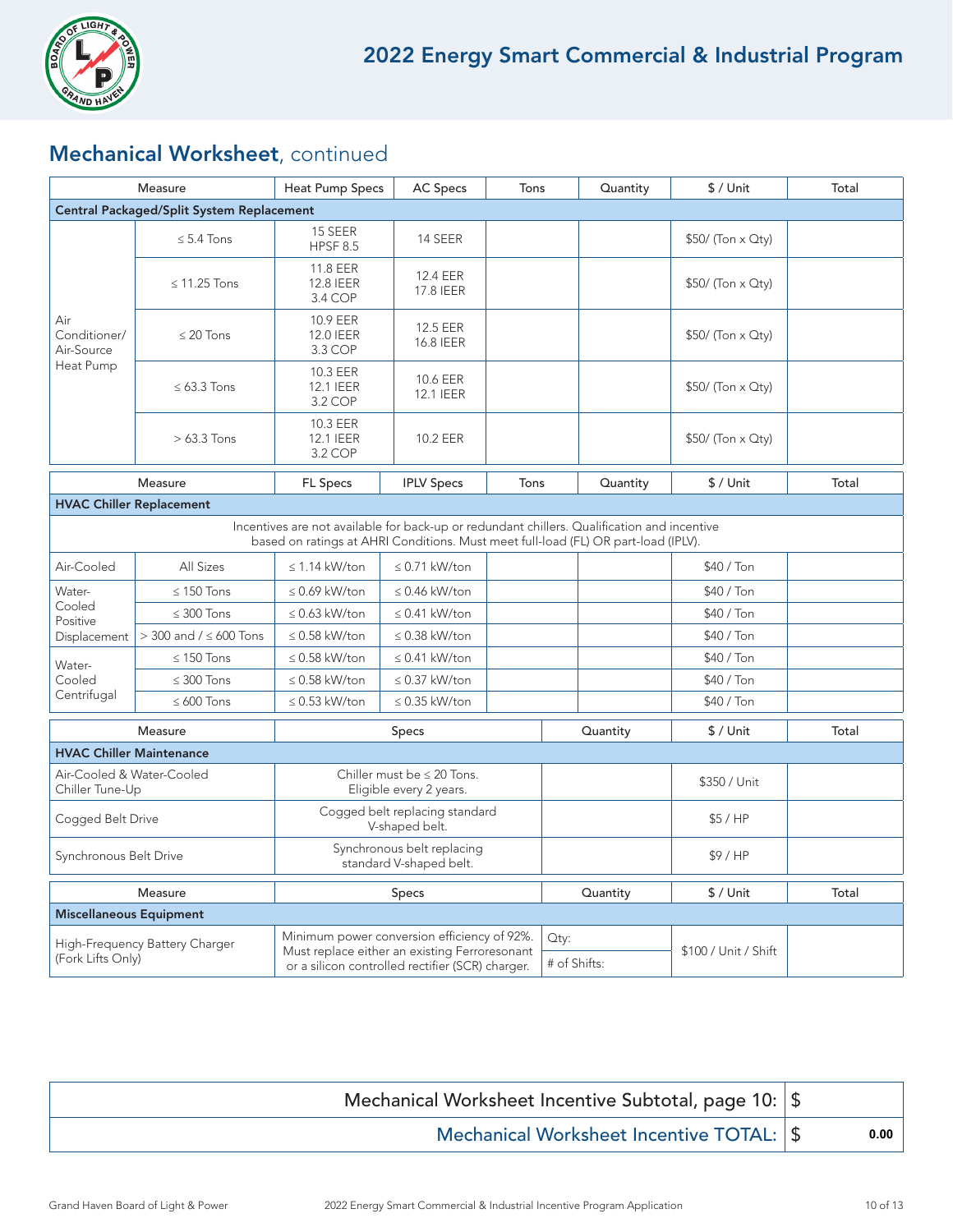

### Commercial Kitchen / Retail Worksheet

| Measure                                                                |                                                                                                                                                    | Specs                                                                                         | Quantity | <b>Product Information</b> |                 | \$ / Unit               | Total        |  |
|------------------------------------------------------------------------|----------------------------------------------------------------------------------------------------------------------------------------------------|-----------------------------------------------------------------------------------------------|----------|----------------------------|-----------------|-------------------------|--------------|--|
| <b>Commercial Kitchen Systems</b>                                      |                                                                                                                                                    |                                                                                               |          |                            |                 |                         |              |  |
| ENERGY STAR® Steam Cooker                                              |                                                                                                                                                    | <b>Energy Star</b>                                                                            |          |                            | # of pans:      |                         | \$600 / Unit |  |
| Energy Star Refrigerator<br>Check one:<br>□ Solid Door<br>□ Glass Door |                                                                                                                                                    | <b>Energy Star</b>                                                                            |          | ft <sup>3</sup>            |                 | \$100 / Unit            |              |  |
| <b>Energy Star Freezer</b><br>Check one:<br>□ Solid Door               | □ Glass Door                                                                                                                                       | <b>Energy Star</b>                                                                            |          |                            | ft <sup>3</sup> |                         | \$100 / Unit |  |
| Energy Star Ice Machine                                                |                                                                                                                                                    | <b>Energy Star</b>                                                                            |          | lbs/day                    |                 | \$400 / Unit            |              |  |
| Energy Star Fryer                                                      |                                                                                                                                                    | <b>Energy Star</b>                                                                            |          |                            |                 | \$80 / Unit             |              |  |
| Energy Star Hot Holding Cabinets                                       |                                                                                                                                                    | <b>Energy Star</b>                                                                            |          | ft <sup>3</sup>            |                 | \$200 / Unit            |              |  |
| Energy Star Commercial Dishwasher                                      |                                                                                                                                                    | <b>Energy Star</b>                                                                            |          |                            |                 | \$600 / Unit            |              |  |
| Measure                                                                |                                                                                                                                                    | <b>Specs</b>                                                                                  |          | Quantity                   |                 | $$/$ Unit               | Total        |  |
| <b>Commercial Refrigeration Systems</b>                                |                                                                                                                                                    |                                                                                               |          |                            |                 |                         |              |  |
| LED Grocery Case Lighting                                              | Replace T12 or T8 with LED lighting.                                                                                                               |                                                                                               |          |                            |                 | \$40 / Door             |              |  |
| Recycling of Refrigerators                                             | Refrigerator must be used in a commercial setting.<br>Must be >15 and <40 cubic feet.                                                              |                                                                                               |          |                            |                 | \$50 / unit             |              |  |
| Occupancy Sensor for LED<br>Case Lighting                              | Sensors which automatically turn on LED<br>cooler lighting when motion is detected.                                                                |                                                                                               |          |                            |                 | \$10 / Door             |              |  |
| Walk-In or Case Cooler/Freezer ECM                                     | Replacement of PSC or shaded pole<br>motors with an ECM motor.                                                                                     |                                                                                               |          |                            |                 | \$100 / Motor           |              |  |
| No Heat Reach-In Case Doors                                            | Replace existing case door with special glass door that<br>requires no anti-sweat heat.                                                            |                                                                                               |          |                            |                 | \$150 / Door            |              |  |
| <b>Cooler Strip Curtains</b>                                           | Installation of new curtains isolating a cold storage area.                                                                                        |                                                                                               |          |                            |                 | \$5 / ft <sup>2</sup>   |              |  |
| <b>Freezer Strip Curtains</b>                                          | Installation of new curtains<br>isolating a freezer storage area.                                                                                  |                                                                                               |          |                            |                 | \$25 / ft <sup>2</sup>  |              |  |
| Cooler/Freezer Door Gaskets                                            | Installation of new gaskets to reduce air<br>infiltration on a cooler or freezer door.                                                             |                                                                                               |          |                            |                 | \$2.50 / Linear<br>Foot |              |  |
| Cooler Night Covers                                                    | Vertical covers designed for refrigerated display cases.<br>Incentive is based on linear length of cooler and<br>the time per day covers are used. |                                                                                               |          | Ft                         | Hr              | \$1 / Foot / Hour       |              |  |
| Anti-Sweat Heater Controls                                             |                                                                                                                                                    | Controls which monitor relative humidity and<br>turn off anti-sweat heaters when appropriate. |          |                            |                 |                         | \$80 / Door  |  |
| High Speed Door (Cooler-Dock)                                          |                                                                                                                                                    | High speed door replacing strip curtains<br>between a cooler space and dock space.            |          |                            |                 |                         | \$15 / Door  |  |
| High Speed Door (Cooler-Freezer)                                       |                                                                                                                                                    | High speed door replacing strip curtains<br>between a cooler space and freezer space.         |          |                            |                 |                         | \$70 / Door  |  |
| High Speed Door (Freezer-Dock)                                         |                                                                                                                                                    | High speed door replacing strip curtains<br>between a freezer space and dock space.           |          |                            |                 |                         | \$145 / Door |  |

Commercial Kitchen / Retail Worksheet Incentive TOTAL: | \$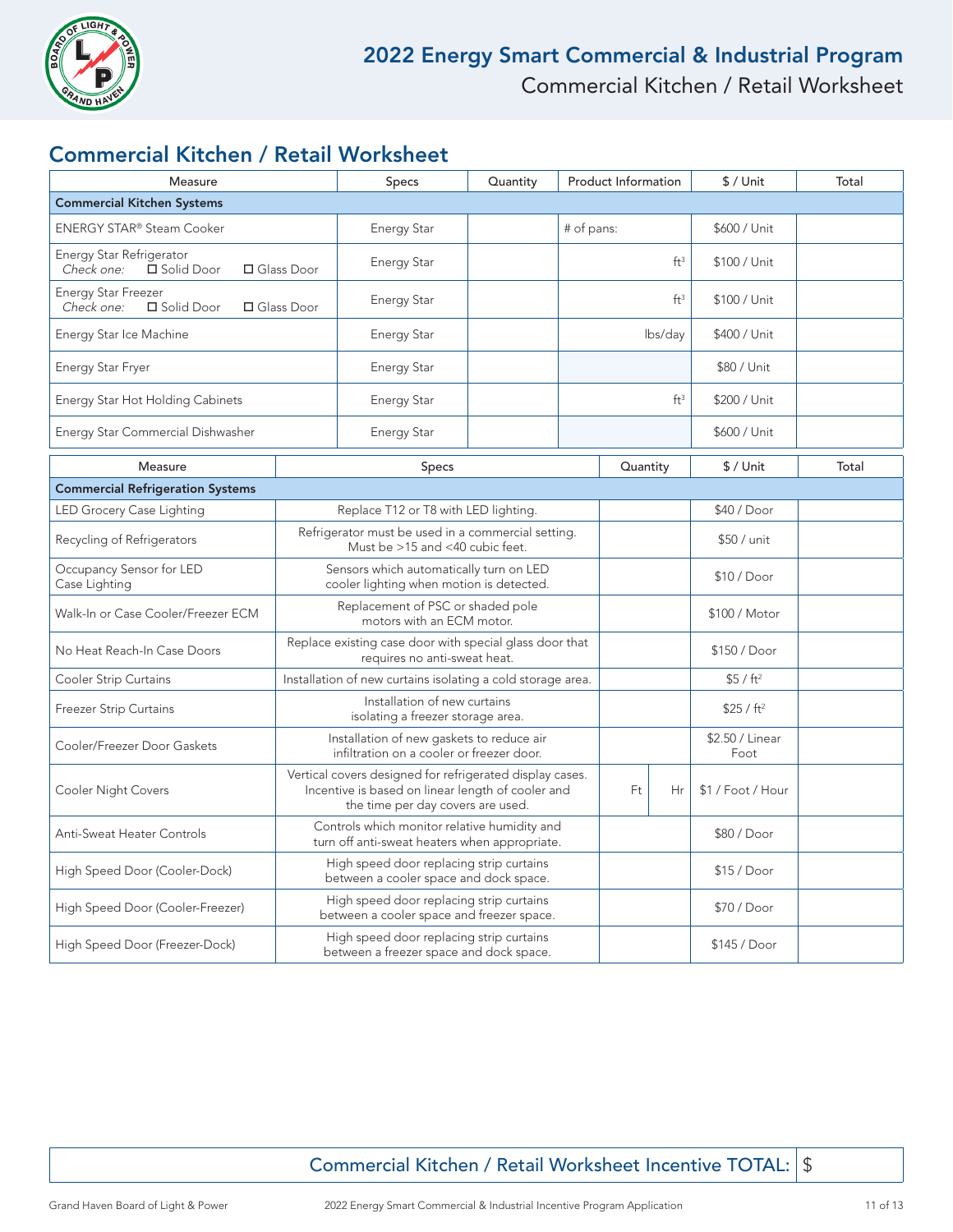

### Custom Worksheet

These incentives are available to customers for energy-saving measures that are not covered by the prescriptive portion of the program. Custom incentives are based on the first-year energy (kWh) savings.

| When applying for pre-approval of a custom project, you <b>must</b> submit the following items:                                         |                                        |  |
|-----------------------------------------------------------------------------------------------------------------------------------------|----------------------------------------|--|
| 1. Completed and signed Pre-Approval Agreement (page 2)<br>2. Completed Custom Worksheet (below)                                        | Custom Incentive Rate<br>$$0.10 /$ kWh |  |
| 3. Itemized quote/proposal for all related materials and any external labor<br>4. Manufacturer's specification sheets for all equipment |                                        |  |

| Custom Project - Item 1                    |        |                                |                         |                              |                  |  |  |
|--------------------------------------------|--------|--------------------------------|-------------------------|------------------------------|------------------|--|--|
| Before Retrofit:                           |        | <b>Existing Wattage</b>        |                         |                              |                  |  |  |
| After Retrofit:                            |        | Proposed Wattage               |                         |                              |                  |  |  |
| Project Cost:<br>Electric Rate (\$ / kWh): |        |                                | Annual Operating Hours: |                              | Payback Period*: |  |  |
| Calculated Annual kWh Savings:<br>Total:   |        |                                |                         | <b>Calculated Incentive:</b> |                  |  |  |
| <b>Custom Project - Item 2</b>             |        |                                |                         |                              |                  |  |  |
| Before Retrofit:                           |        |                                | <b>Existing Wattage</b> |                              |                  |  |  |
| After Retrofit:                            |        |                                | Proposed Wattage        |                              |                  |  |  |
| Project Cost:<br>Electric Rate (\$ / kWh): |        | Annual Operating Hours:        |                         | Payback Period*:             |                  |  |  |
| Total:                                     |        | Calculated Annual kWh Savings: |                         | <b>Calculated Incentive:</b> |                  |  |  |
| Custom Project - Item 3                    |        |                                |                         |                              |                  |  |  |
| Before Retrofit:                           |        |                                | <b>Existing Wattage</b> |                              |                  |  |  |
| After Retrofit:                            |        |                                | Proposed Wattage        |                              |                  |  |  |
| Electric Rate (\$ / kWh):<br>Project Cost: |        |                                | Annual Operating Hours: |                              | Payback Period*: |  |  |
|                                            | Total: | Calculated Annual kWh Savings: |                         | <b>Calculated Incentive:</b> |                  |  |  |

\* Payback Period must be greater than or equal to one (1) and less than or equal to eight (8) years to receive the incentive.

Payback period = Incremental Measure Cost (Annual kWh Saved x Electricity Rate)

| Total Custom Measure Cost: $\frac{1}{3}$                                                                |      |
|---------------------------------------------------------------------------------------------------------|------|
| Custom Worksheet Incentive TOTAL: $\frac{1}{s}$<br>(Cannot exceed 50% of the total custom project cost) | 0.00 |

Note: Customer acknowledges and agrees that Customer cannot apply for, nor receive, incentives for the same product, equipment or service from more than one utility unless there are both electric and gas savings.